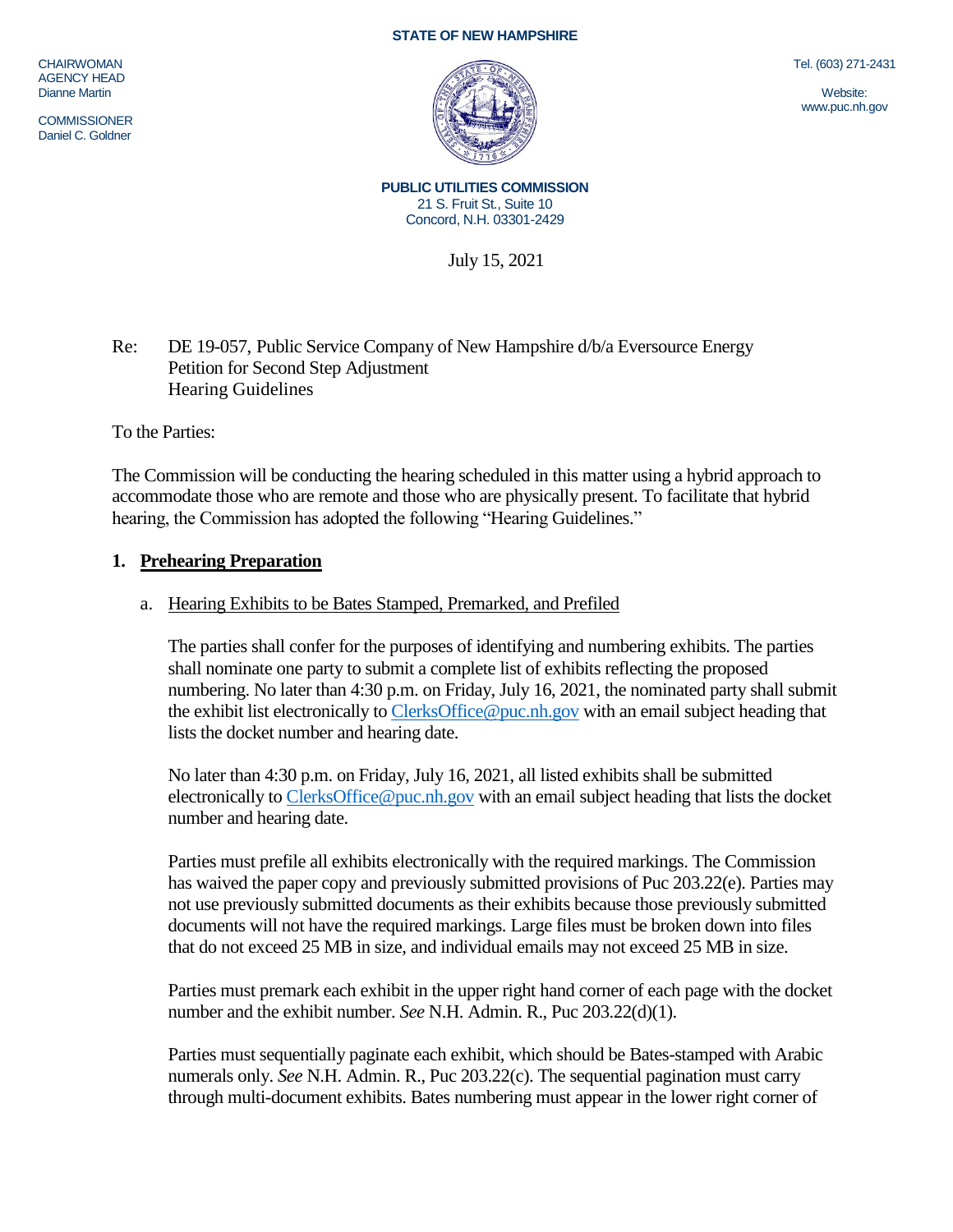each page of the exhibit, in approximately the same location, unless such placement would cause confusion or block the view of necessary information in the exhibit.

Parties must name each electronic version of an exhibit using the following naming convention: Docket No. without prefix\_Date of Hearing\_exh no. [Example: 20-040\_2020-04- 27\_exh\_3]. Parties may not include more than one exhibit per electronic file. If a large file exceeds 25 MB in size and has been broken into several smaller parts, this should be reflected in the exhibit number, such as "exh\_1 (Part 1 of 5)." Confidential files should be named using the following naming convention: con\_ Docket No. without prefix\_Date of Hearing\_exh no.

Failure of the parties to follow the above requirements may result in postponement of the hearing.

## b. Witness Lists

No later than 4:30 p.m. on Friday, July 16, 2021, each party shall submit its witness list electronically to [ClerksOffice@puc.nh.gov](mailto:Clerks.Office@puc.nh.gov) with an email subject heading that lists the docket number, hearing date, and name of party filing. If they agree, the parties may submit a joint witness list. The Commission may limit the number of witnesses or time for each witness's testimony pursuant to Puc 203.21.

#### c. Filing and Service

All parties must observe the Commission's rules for service.

Parties may, but are not required to, file paper copies of exhibits and exhibit lists at this time. If parties elect to file only electronically at this time, then they are directed to maintain one paper copy of all filings. The Commission will issue a subsequent order or letter indicating when that paper copy must be filed.

# d. Confidential Information

No later than 4:30 p.m. on Friday, July 16, 2021, parties must advise the Commission by email sent to [ClerksOffice@puc.nh.gov](mailto:Clerks.Office@puc.nh.gov) and the service list only if they will be discussing or introducing confidential information during the hearing. If so, parties should identify the confidential information in question.

# **2. Conduct of Hearing**

Parties will be sent a link to the Webex video conference in advance that will enable them to join the hearing remotely. All participating remotely are encouraged to use a hard-wired, not a wireless, Internet connection and a good quality wired microphone. Access may be facilitated if participants download and test the Webex software in advance of the hearing. Phone access by the public to listen to the proceeding is also available.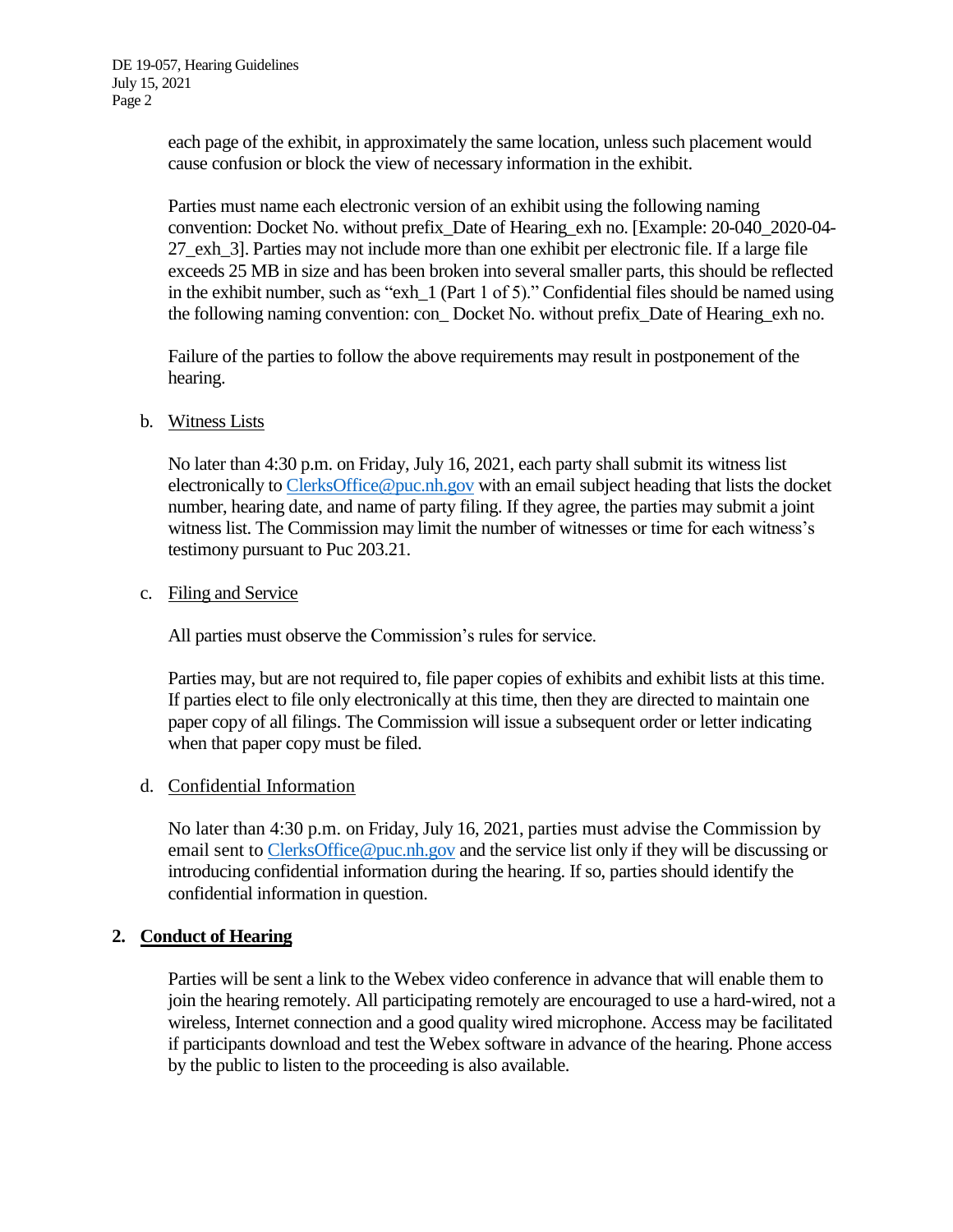$\overline{a}$ 

- a. No later than 4:30 p.m. on Friday, July 16, 2021, each person wishing to speak for, or on behalf of, a party during the hearing must register with the moderator<sup>1</sup> at [PUCWebModerator@puc.nh.gov](mailto:PUCWebModerator@puc.nh.gov) by sending an email with a subject heading that lists the docket number, hearing date, and name of party filing. A party should submit one email for all of its participants (witnesses, attorneys, etc.) listing the name, email address, and telephone number of each participant.
- b. Parties and members of the public wishing to attend the hearing in person are encouraged to register in advance, at least two days before the hearing.
- c. Each participant must clearly identify each exhibit by its premarked number before referencing it or introducing it by video during the hearing. If it will be necessary for a party to display an exhibit (or exhibits) on the screen during the hearing, then that party must do a runthrough with the moderator at least one business day prior to the scheduled hearing to ensure that the party knows how to do so and how to close the presentation when it is complete.
- d. Hearing participants joining remotely via Webex must join the Webex conference at least 15 minutes before the scheduled commencement of the hearing to verify their names and affiliations, resolve any technical issues, and discuss any necessary preparations prior to the commencement of the hearing.
- e. A stenographer will make a record of each of the Commission's remote hearings. Therefore, during the hearing, all participants must choose the "mute" option when they are not speaking to ensure the best sound quality. The moderator will mute any participant causing noise interference.
- f. Although participants must mute their microphones when not speaking, participants wishing to make an objection may unmute for that purpose. For any other issue, anyone wishing to speak should raise their hand first and should only speak after being recognized to do so by the presiding officer.
- g. All non-active participants who are not attorneys or *pro se* intervenors will be placed in "attendee" mode, which will deactivate their microphone and video feed, to make it easier for other participants and the Commissioners to focus on the speakers during the hearing and to reduce network saturation. When doing so, non-active participants will still be able to view and hear the hearing.
- h. Each participant must clearly identify him- or herself before speaking and identify any other persons present at the participant's location. Speakers are advised to face their camera and speak slowly, with frequent pauses, to ensure accurate transcription.
- i. The Commission does not recommend the use of "private chat" to facilitate attorney/client consultations. The Commission does not use the chat function during hearings.

<sup>&</sup>lt;sup>1</sup> The moderator is a staff member assigned to aid the Commission with the technological aspects of the remote hearing.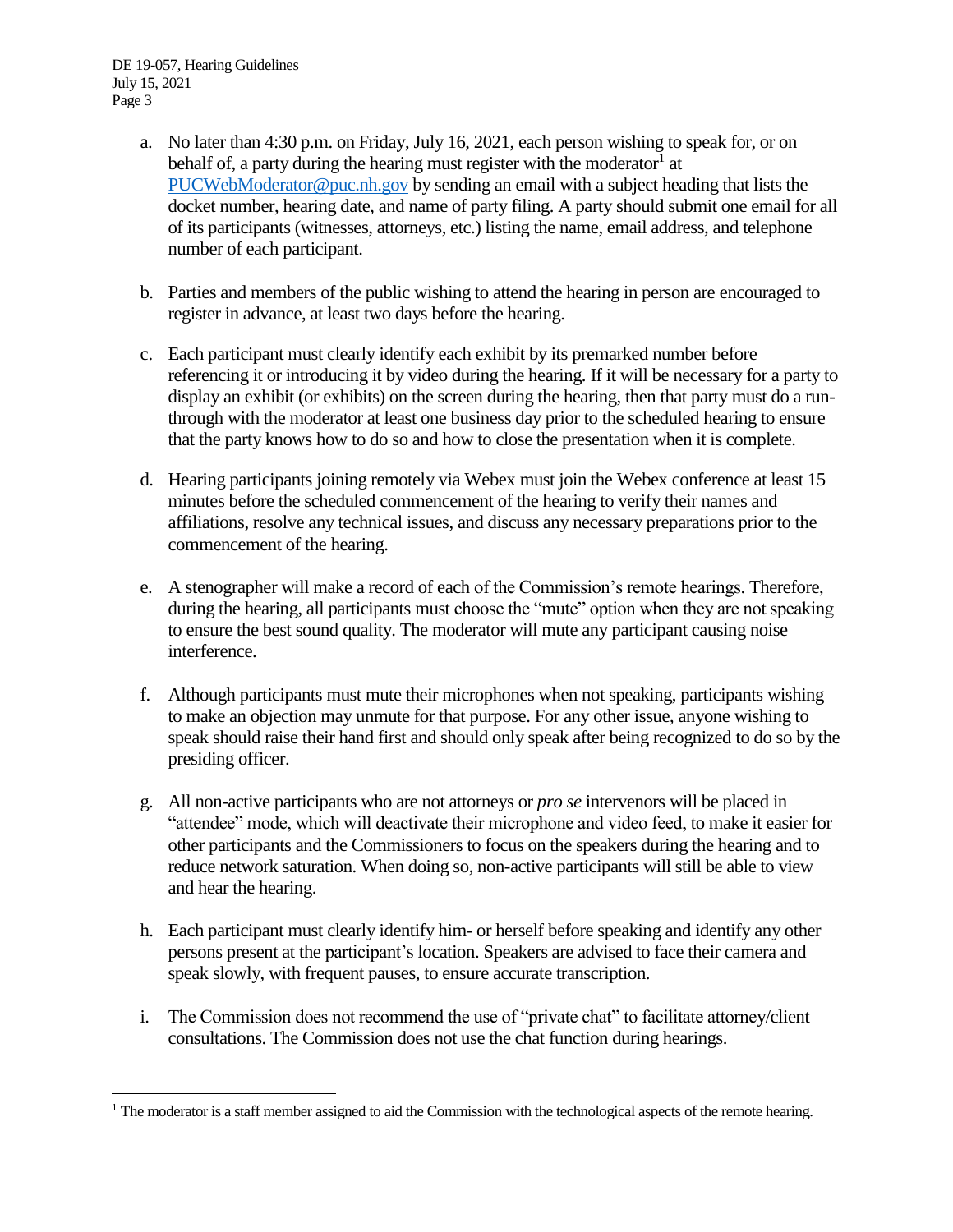DE 19-057, Hearing Guidelines July 15, 2021 Page 4

- j. Any participant experiencing difficulties obtaining access to, or participating in, the hearing should call the Commission at (603) 271-2431.
- k. Although the Commission will, if necessary, address any confidential matters separately at a single time during the hearing, the Commission may also need to do so at other times during the hearing, at which time public access to the hearing will be suspended. The public and parties who do not have a right to confidential information will not be able to participate in the hearing when this occurs for so long as confidential information is being addressed during the hearing.

The Commission may issue further directives as necessary.

Sincerely,

Martin

Dianne Martin Chairwoman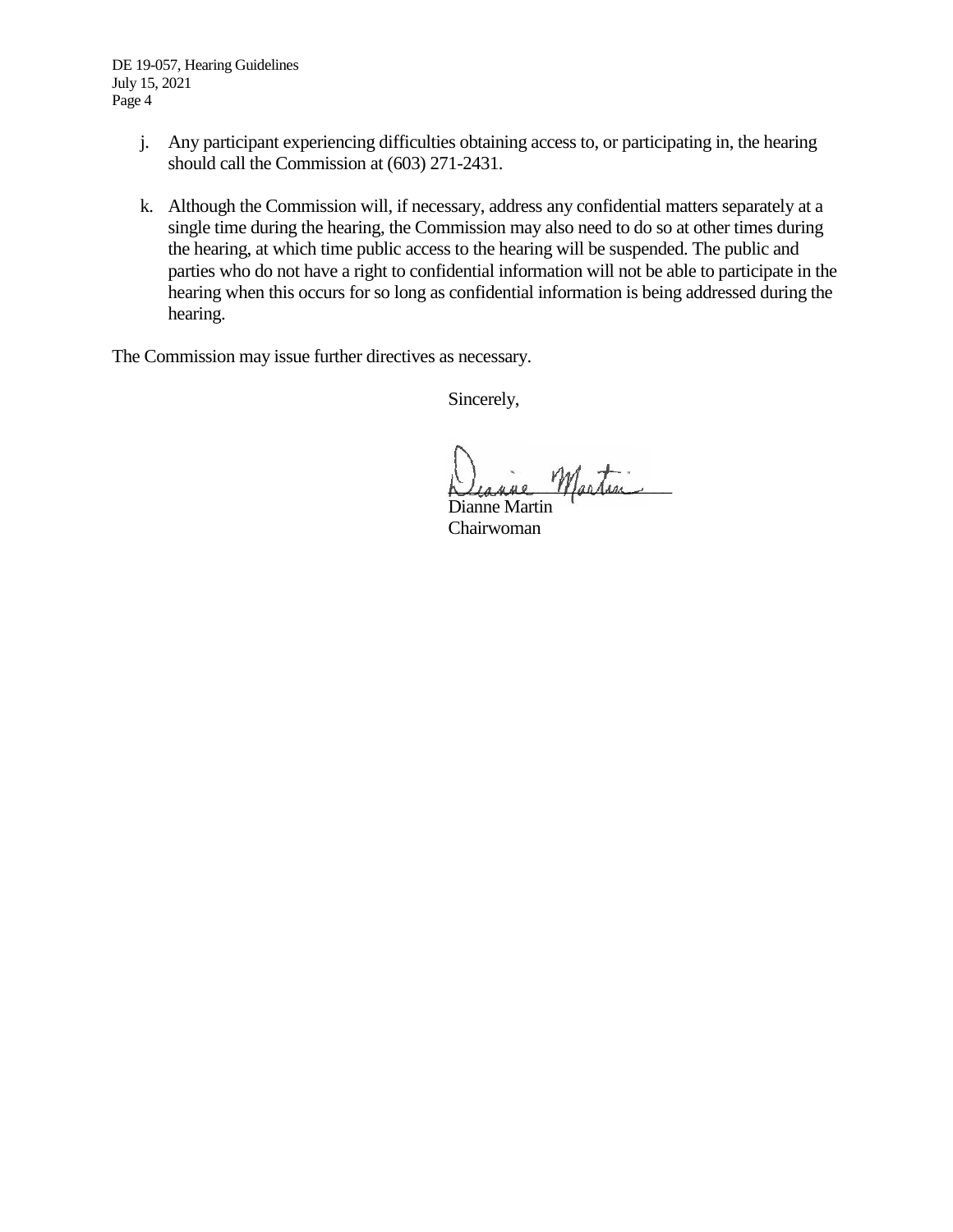# Service List - Docket Related

Docket# : 19-057

Printed: 7/15/2021

Email Addresses

ClerksOffice@puc.nh.gov palvarez@wiredgroup.net mbirchard@keyesfox.com aboyd@acadiacenter.org brianna@cleanenergynh.org kelly@cleanenergynh.org brian.d.buckley@energy.nh.gov rburke@nhla.org richard.t.chagnon@energy.nh.gov pradip.chattopadhyay@oca.nh.gov jessica.chiavara@eversource.com john@johncoffman.net roger@fsconline.com kristi.davie@eversource.com johndefever@yahoo.com allen.desbiens@eversource.com paul.b.dexter@energy.nh.gov jdonahue@preti.com pearl.donohoo-vallett@brattle.com jay.e.dudley@energy.nh.gov stephen.r.eckberg@energy.nh.gov eemerson@primmer.com matthew.fossum@eversource.com thomas.c.frantz@energy.nh.gov mhorne@hcc-law.com tklaes@blueridgecs.com donald.kreis@oca.nh.gov erica.menard@eversource.com tmlarkinassociates@gmail.com karen.j.moran@energy.nh.gov scott@sjmuellerlaw.com dmullinax@blueridgecs.com rnelson@strategen.com elizabeth.r.nixon@energy.nh.gov amanda.o.noonan@energy.nh.gov ocalitigation@oca.nh.gov rebecca.ohler@des.nh.gov rorie.e.patterson@energy.nh.gov melissa.price@eversource.com agustin.ros@brattle.com sanem.sergici@brattle.com